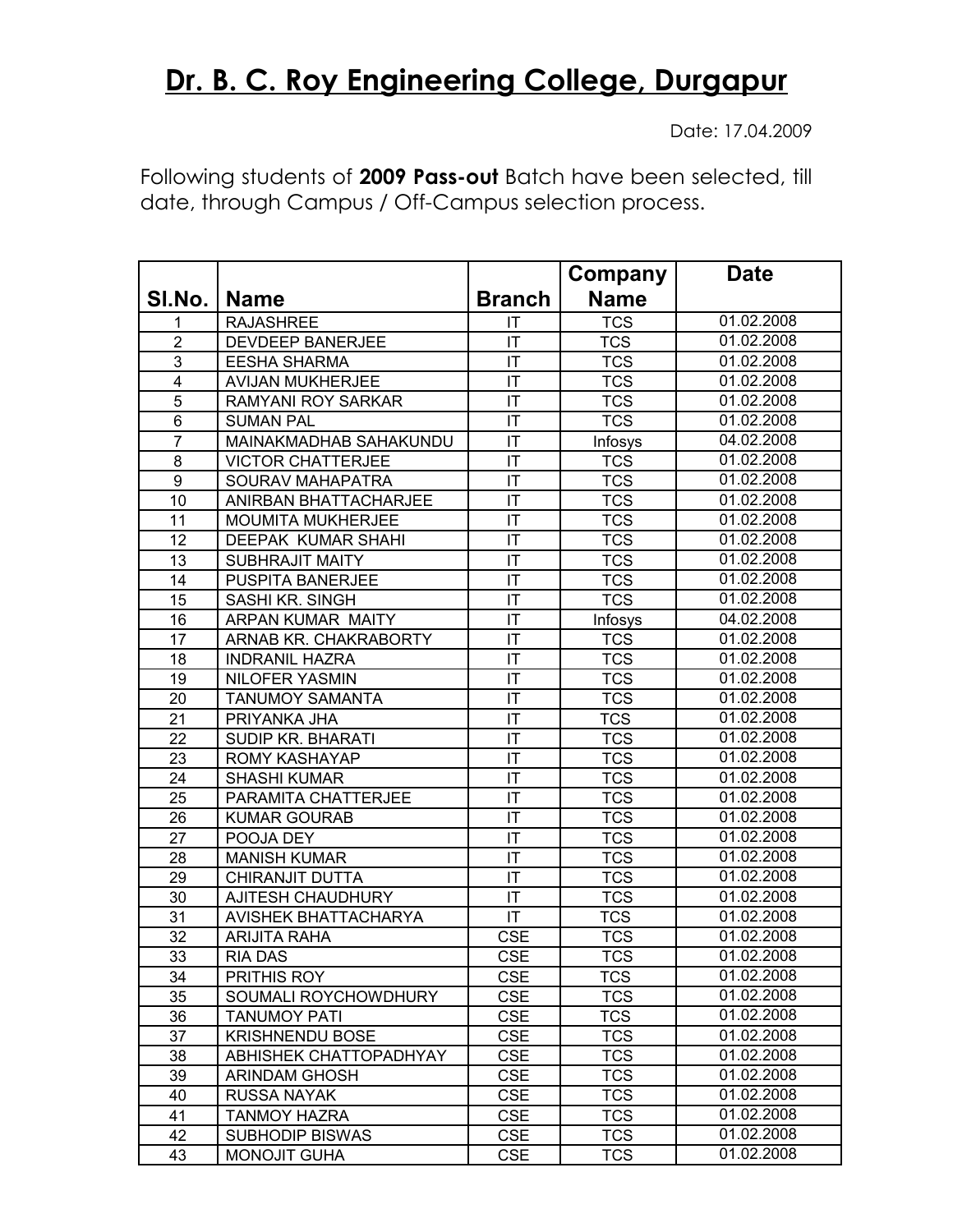|        |                             |               | Company     | <b>Date</b> |
|--------|-----------------------------|---------------|-------------|-------------|
| SI.No. | <b>Name</b>                 | <b>Branch</b> | <b>Name</b> |             |
| 44     | <b>ATANU BERA</b>           | <b>CSE</b>    | <b>TCS</b>  | 01.02.2008  |
| 45     | PRAMIT ROY CHOWDHURY        | <b>CSE</b>    | <b>TCS</b>  | 01.02.2008  |
| 46     | <b>DEEPAYAN ROY</b>         | <b>CSE</b>    | <b>TCS</b>  | 01.02.2008  |
| 47     | <b>ABHISHEK PATHAK</b>      | <b>CSE</b>    | <b>TCS</b>  | 01.02.2008  |
| 48     | SOUMITRA BHATTACHARYA       | <b>CSE</b>    | <b>TCS</b>  | 01.02.2008  |
| 49     | <b>SK. NURUJJAMAN</b>       | <b>CSE</b>    | <b>TCS</b>  | 01.02.2008  |
| 50     | SWAGNIK CHATTERJEE          | <b>CSE</b>    | <b>TCS</b>  | 01.02.2008  |
| 51     | <b>TANAYA ROY CHOWDHURY</b> | <b>CSE</b>    | <b>TCS</b>  | 01.02.2008  |
| 52     | <b>GOUTAM</b>               | <b>CSE</b>    | <b>TCS</b>  | 01.02.2008  |
| 53     | DIPANKAR MUKHERJEE          | <b>CSE</b>    | <b>TCS</b>  | 01.02.2008  |
| 54     | <b>ANIRBAN ROY</b>          | <b>CSE</b>    | <b>TCS</b>  | 01.02.2008  |
| 55     | PRASENJIT SAHA              | <b>CSE</b>    | <b>TCS</b>  | 01.02.2008  |
| 56     | <b>BIPLAB SARKAR</b>        | <b>CSE</b>    | <b>TCS</b>  | 01.02.2008  |
| 57     | <b>DIPAK KUMAR</b>          | <b>CSE</b>    | <b>TCS</b>  | 01.02.2008  |
| 58     | <b>SUMIT</b>                | <b>CSE</b>    | <b>TCS</b>  | 01.02.2008  |
| 59     | <b>ALPANA</b>               | <b>CSE</b>    | <b>TCS</b>  | 01.02.2008  |
| 60     | ATRYEE BHATTACHARYA         | <b>CSE</b>    | <b>TCS</b>  | 01.02.2008  |
| 61     | <b>KUNDAN PANDEY</b>        | <b>CSE</b>    | <b>TCS</b>  | 01.02.2008  |
| 62     | PANKAJ KR. SINHA            | <b>ECE</b>    | <b>TCS</b>  | 01.02.2008  |
| 63     | SANTANU DEB ROY             | ECE           | Infosys     | 04.02.2008  |
| 64     | <b>SAYANI GANGULI</b>       | <b>ECE</b>    | <b>TCS</b>  | 01.02.2008  |
| 65     | MANJIRA BANDYOPADHYAY       | <b>ECE</b>    | <b>TCS</b>  | 01.02.2008  |
| 66     | <b>SUMANA NAHA</b>          | <b>ECE</b>    | <b>TCS</b>  | 01.02.2008  |
| 67     | <b>ARIJIT BANERJEE</b>      | <b>ECE</b>    | <b>TCS</b>  | 01.02.2008  |
| 68     | SUBHAJIT CHAKRABORTY        | <b>ECE</b>    | <b>TCS</b>  | 01.02.2008  |
| 69     | SOUMEN CHOUDHURY            | ECE           | <b>TCS</b>  | 01.02.2008  |
| 70     | <b>SOUGATA BISWAS</b>       | <b>ECE</b>    | <b>TCS</b>  | 01.02.2008  |
| 71     | <b>NUPUR</b>                | ECE           | <b>TCS</b>  | 01.02.2008  |
| 72     | <b>MANISH B DAVE</b>        | <b>ECE</b>    | <b>TCS</b>  | 01.02.2008  |
| 73     | <b>SUCHETA PAUL</b>         | <b>ECE</b>    | <b>TCS</b>  | 01.02.2008  |
| 74     | <b>ABHISHEK SEN</b>         | <b>ECE</b>    | <b>TCS</b>  | 01.02.2008  |
| 75     | PRAVEEN BURNWAL             | <b>ECE</b>    | <b>TCS</b>  | 01.02.2008  |
| 76     | RAHUL RANJAN                | ECE           | <b>TCS</b>  | 01.02.2008  |
| 77     | SOUMYADIP SARKAR            | <b>ECE</b>    | <b>TCS</b>  | 01.02.2008  |
| 78     | PRIYANKA MUKHERJEE          | <b>ECE</b>    | <b>TCS</b>  | 01.02.2008  |
| 79     | <b>AVISHEK MUKHERJEE</b>    | <b>ECE</b>    | <b>TCS</b>  | 01.02.2008  |
| 80     | <b>RIJOY SHARMA</b>         | <b>ECE</b>    | <b>TCS</b>  | 01.02.2008  |
| 81     | SUCHI SUBHRA DATTA          | <b>ECE</b>    | <b>TCS</b>  | 01.02.2008  |
| 82     | <b>SUMAN CHOWDHURY</b>      | <b>ECE</b>    | <b>TCS</b>  | 01.02.2008  |
| 83     | <b>DEBOBRATA SAHA</b>       | <b>ECE</b>    | <b>TCS</b>  | 01.02.2008  |
| 84     | ABHIMANYU KUMAR SINGH       | <b>ECE</b>    | <b>TCS</b>  | 01.02.2008  |
| 85     | <b>RAHUL KUMAR</b>          | <b>ECE</b>    | <b>TCS</b>  | 01.02.2008  |
|        | KUSHALENDU                  |               |             | 01.02.2008  |
| 86     | <b>BHATTACHARJEE</b>        | <b>ECE</b>    | <b>TCS</b>  |             |
| 87     | <b>SUBHAJIT DAS</b>         | ECE           | Infosys     | 04.02.2008  |
| 88     | M. SHANKARA KAILASM         | <b>EE</b>     | <b>TCS</b>  | 01.02.2008  |
| 89     | ANJITA ROY (F)              | EE.           | <b>TCS</b>  | 01.02.2008  |
| 90     | MINATI GHOSH (F)            | EE            | <b>TCS</b>  | 01.02.2008  |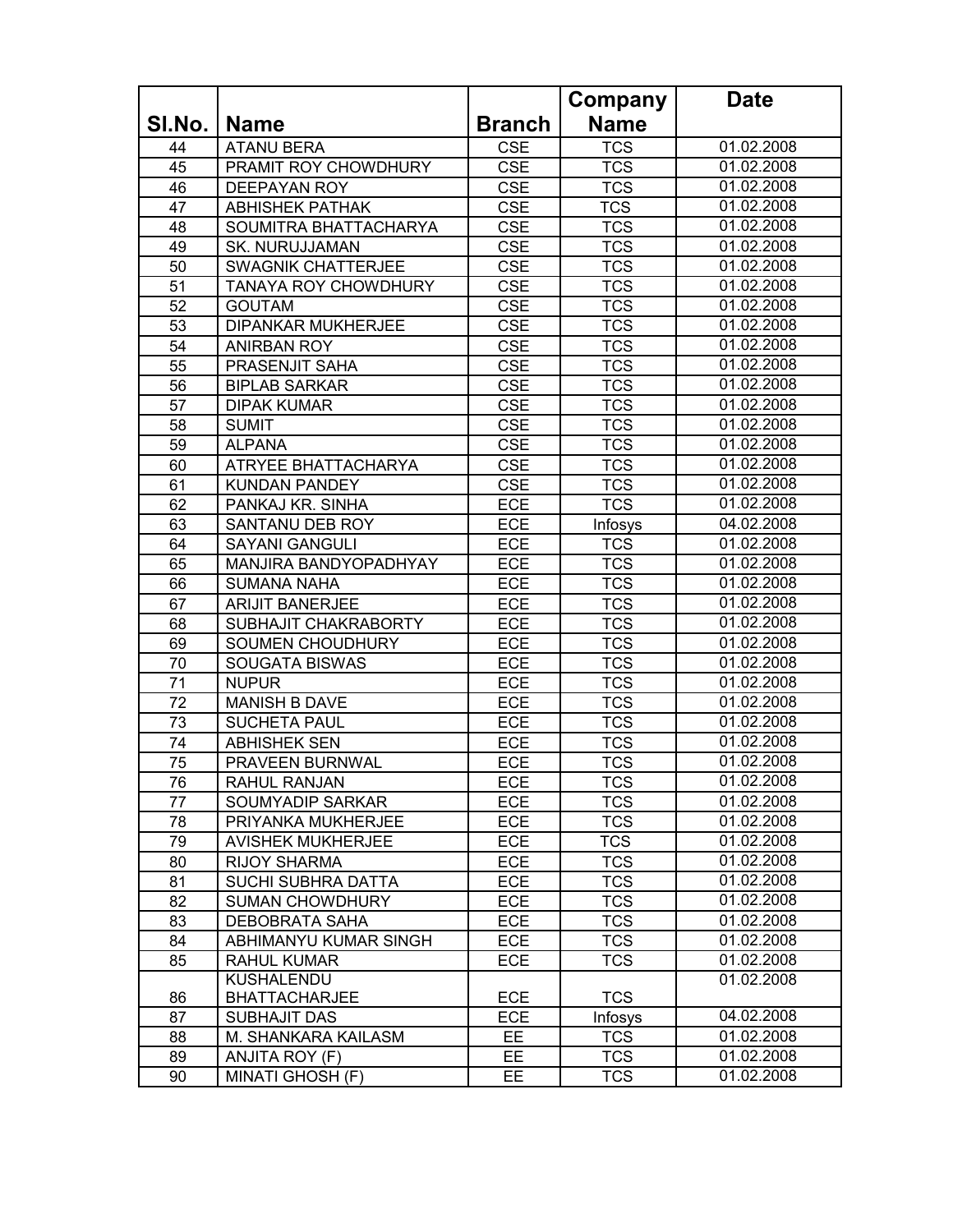|        |                              |               | <b>COMPANY</b> |             |
|--------|------------------------------|---------------|----------------|-------------|
| SL.NO. | <b>NAME</b>                  | <b>BRANCH</b> | <b>NAME</b>    | <b>DATE</b> |
| 91     | PAYAL JAIN (F)               | EE            | <b>TCS</b>     | 01.02.2008  |
| 92     | <b>SUMAN BHATTACHARJEE</b>   | <b>EE</b>     | <b>TCS</b>     | 01.02.2008  |
| 93     | HEMANT KUMAR DUBEY           | EE            | <b>TCS</b>     | 01.02.2008  |
| 94     | SURENDRA KUMAR MEHTA         | <b>EE</b>     | <b>TCS</b>     | 01.02.2008  |
| 95     | UJJAL DUTTA                  | <b>EE</b>     | <b>TCS</b>     | 01.02.2008  |
| 96     | <b>SRIJOY GANGULI</b>        | <b>EE</b>     | <b>TCS</b>     | 01.02.2008  |
| 97     | SOUMITA GHOSE (F)            | EE            | <b>TCS</b>     | 01.02.2008  |
| 98     | <b>AMIT KUMAR KESHRI</b>     | EE            | <b>TCS</b>     | 01.02.2008  |
| 99     | DEEP JOARDER                 | EE            | <b>TCS</b>     | 01.02.2008  |
| 100    | RWITI BASU RAY (F)           | <b>EE</b>     | <b>TCS</b>     | 01.02.2008  |
| 101    | <b>AVISHEK BHATTACHARJEE</b> | EE            | <b>TCS</b>     | 01.02.2008  |
| 102    | <b>SAURAV NANDI</b>          | EE            | <b>TCS</b>     | 01.02.2008  |
| 103    | <b>SUDIP GHOSH</b>           | EE            | <b>TCS</b>     | 01.02.2008  |
| 104    | <b>KUNTAL GOSWAMI</b>        | EIE           | <b>TCS</b>     | 01.02.2008  |
| 105    | SUBHADEEP SINHA              | EIE           | <b>TCS</b>     | 01.02.2008  |
| 106    | RITABRATA MUKHERJEE          | EIE           | <b>TCS</b>     | 01.02.2008  |
| 107    | PRAMIT SHARMA MONDAL         | EIE           | <b>TCS</b>     | 01.02.2008  |
| 108    | <b>SOMNATH BASU</b>          | EIE           | <b>TCS</b>     | 01.02.2008  |
| 109    | <b>SUHITA CHANDA</b>         | EIE           | <b>TCS</b>     | 01.02.2008  |
| 110    | <b>ANUPAM</b>                | EIE           | <b>TCS</b>     | 01.02.2008  |
| 111    | <b>RAJNISH KUMAR</b>         | EIE           | <b>TCS</b>     | 01.02.2008  |
| 112    | A RAJA RAHUL                 | EIE           | <b>TCS</b>     | 01.02.2008  |
| 113    | <b>SUMAN NANDI</b>           | EIE           | <b>TCS</b>     | 01.02.2008  |
| 114    | <b>SUMANTRO BASU</b>         | EIE           | Infosys        | 04.02.2008  |
| 115    | <b>ANAND PUGLIA</b>          | EIE           | <b>TCS</b>     | 01.02.2008  |
| 116    | PRABUDDHA MONDAL             | EIE           | <b>TCS</b>     | 01.02.2008  |
| 117    | <b>ANKITA DAS</b>            | EIE           | <b>TCS</b>     | 01.02.2008  |
| 118    | G TARAKESHWAR RAO            | EIE           | <b>TCS</b>     | 01.02.2008  |
| 119    | <b>TAPOSH CHATTERJEE</b>     | EIE           | <b>TCS</b>     | 01.02.2008  |
| 120    | <b>ANUP KUMAR</b>            | EIE           | <b>TCS</b>     | 01.02.2008  |
| 121    | <b>ABHISHEK KUMAR</b>        | EIE           | <b>TCS</b>     | 01.02.2008  |
| 122    | SAPTADIPA SARKAR             | EIE           | <b>TCS</b>     | 01.02.2008  |
| 123    | RANAJIT GANGULY              | <b>EIE</b>    | <b>TCS</b>     | 01.02.2008  |
| 124    | SOURAV MISHRA                | EIE           | <b>TCS</b>     | 01.02.2008  |
| 125    | SUBHASHISH KR. SAHA          | <b>EIE</b>    | <b>TCS</b>     | 01.02.2008  |
| 126    | <b>ARATRIKA KAVIRAJ</b>      | EIE           | <b>TCS</b>     | 01.02.2008  |
| 127    | Vishnu Dutta                 | ME            | <b>TCS</b>     | 01.02.2008  |
| 128    | SINCHAN CHAKRABORTY          | ME            | <b>TCS</b>     | 01.02.2008  |
| 129    | SANDIPAN BANERJEE            | ME            | <b>TCS</b>     | 01.02.2008  |
| 130    | SANJIT KUMAR JHA             | ME            | <b>TCS</b>     | 01.02.2008  |
| 131    | <b>ERSHAD RASHID</b>         | ME            | Infosys        | 04.02.2008  |
| 132    | <b>ANARGHA GHOSH</b>         | ME            | <b>TCS</b>     | 01.02.2008  |
| 133    | <b>ARIJIT SAHA</b>           | ME            | <b>TCS</b>     | 01.02.2008  |
| 134    | PRASENJIT SARKAR             | ME            | <b>TCS</b>     | 01.02.2008  |
| 135    | SANDIPAN MALLICK             | ME            | Infosys        | 04.02.2008  |
| 136    | SUBHAJYOTI ADAK              | ME            | <b>TCS</b>     | 01.02.2008  |
| 137    | POWSHALI SARKAR              | <b>MCA</b>    | <b>TCS</b>     | 01.02.2008  |
| 138    | SAURAV MAULIK                | <b>MCA</b>    | <b>TCS</b>     | 01.02.2008  |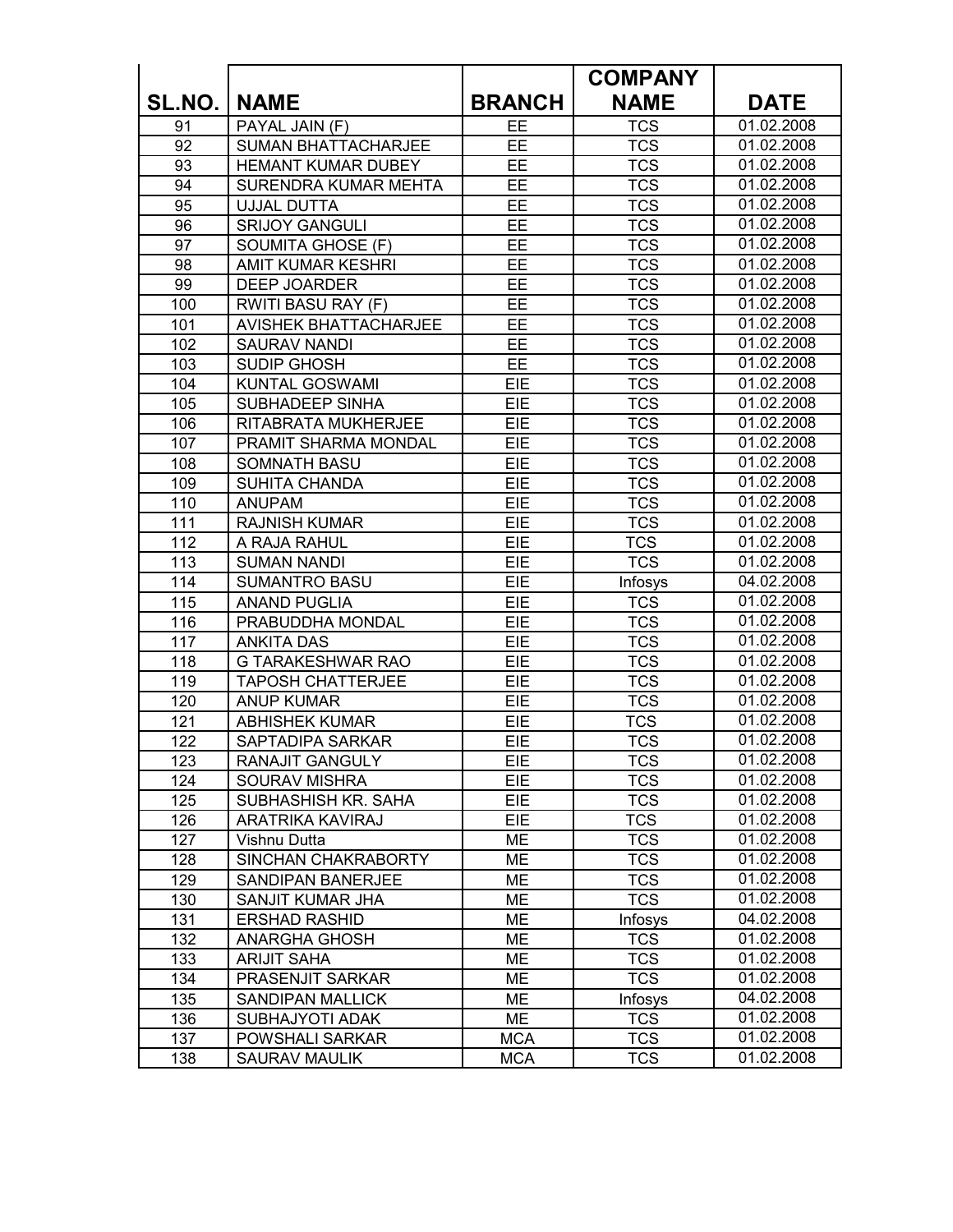| .39 | AMRITA MUKHERJEE |  | Satvam | 07.02.2008 |
|-----|------------------|--|--------|------------|
|-----|------------------|--|--------|------------|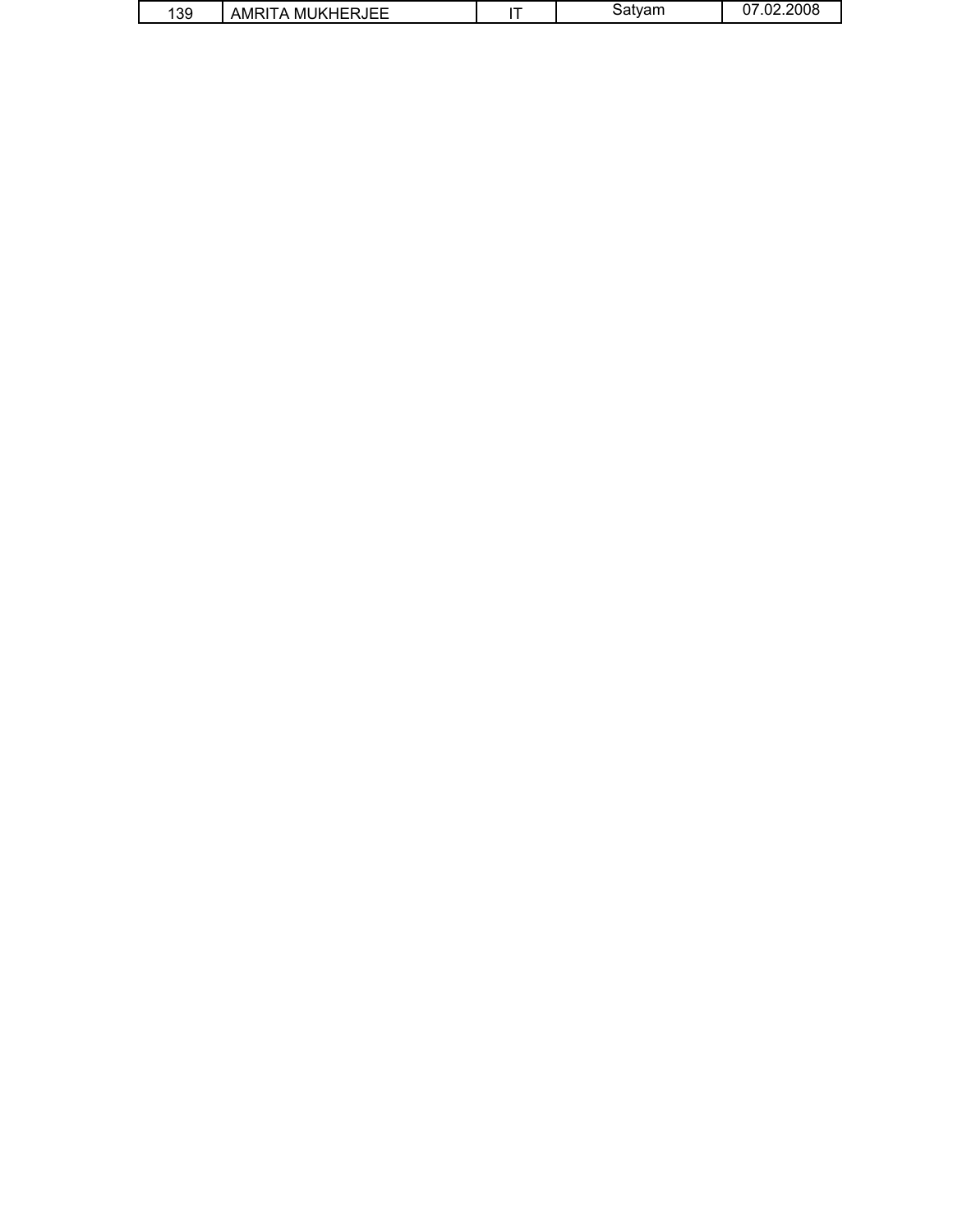| 140  | NILANJANA CHAKRABORTY    | IT                     | Satyam                           | 07.02.2008 |
|------|--------------------------|------------------------|----------------------------------|------------|
| 141  | PREETI JHA               | $\mathsf{I}\mathsf{T}$ | Satyam                           | 07.02.2008 |
| 142  | SHRIYANI KAR             | IT                     | Satyam                           | 07.02.2008 |
| 143  | <b>SURAJIT KUNDU</b>     | $\mathsf{I}\mathsf{T}$ | Satyam                           | 07.02.2008 |
| 144  | SUDIPTA MAITRA           | $\mathsf{I}\mathsf{T}$ | Satyam                           | 07.02.2008 |
| 145  | PAULAMI SARKAR           | <b>CSE</b>             | Satyam                           | 07.02.2008 |
| 146  | SHYAMASREE GHOSH         | <b>CSE</b>             | Satyam                           | 07.02.2008 |
| 147  | PORICHOY KANJILAL        | <b>ECE</b>             | Satyam                           | 07.02.2008 |
| 148  | PRAKASH KR. CHAKI        | ECE                    | Satyam                           | 07.02.2008 |
| 149  | <b>MOUSUMI TEWARI</b>    | <b>ECE</b>             | Satyam                           | 07.02.2008 |
| 150  | ANIK KUMAR HAZRA         | <b>ECE</b>             | Satyam                           | 07.02.2008 |
| 151  | SUSHMITA CHATTERJEE      | <b>ECE</b>             | Satyam                           | 07.02.2008 |
| 152  | CHIRANJIB MUKHERJEE      | EE                     | Satyam                           | 07.02.2008 |
| 153  | PRITHA LAHIRI            | EE                     | Satyam                           | 07.02.2008 |
| 154  | PRIYANKA CHAKRABORTY     | EIE                    | Satyam                           | 07.02.2008 |
| 155  | <b>SUBHOJIT NAG</b>      | EIE                    | Satyam                           | 07.02.2008 |
| 156  | <b>SUJITA DAS</b>        | EIE                    | Satyam                           | 07.02.2008 |
| 157  | SNIGDHA DAS              | EIE                    | Satyam                           | 07.02.2008 |
| 158  | DEBALINA DASGUPTA        | EIE                    | Satyam                           | 07.02.2008 |
| 159  | SANKHADEEP ROY           | <b>ME</b>              | Satyam                           | 07.02.2008 |
| 160  | <b>SAYAN BHADRA</b>      | <b>ME</b>              | Satyam                           | 07.02.2008 |
| 161  | ABHISHEK GANGULY         | ME                     | Satyam                           | 07.02.2008 |
| 162  | <b>ANKIT KHAITAN</b>     | ME                     | Satyam                           | 07.02.2008 |
| 163  | <b>SUJIT SINGH</b>       | <b>ME</b>              | Satyam                           | 07.02.2008 |
| 164  | <b>SUJOY BHOWMIK</b>     | <b>ME</b>              | Satyam                           | 07.02.2008 |
| 165  | NEEL MANI JHA            | IT                     | $\overline{L 8}$ T Infotech.     | 20.02.2008 |
| 166. | ARUNIMA MUKHERJEE        | IT                     | L & T Infotech.                  | 20.02.2008 |
| 167. | <b>ARNAB CHAKRABORTY</b> | <b>CSE</b>             | L & T Infotech.                  | 20.02.2008 |
|      |                          |                        | Integra Microm                   |            |
| 168. | <b>SHYAM KUMAR</b>       | <b>CSE</b>             | System                           |            |
|      |                          |                        | <b>HEWLETT</b>                   | 09.07.2008 |
| 169. | <b>PULAK</b>             | EIE                    | <b>PACKARD</b>                   |            |
| 170. | PARAMITA BHOWMIK         | EIE                    | <b>HEWLETT</b><br><b>PACKARD</b> | 09.07.2008 |
|      |                          |                        | <b>HEWLETT</b>                   | 09.07.2008 |
| 171. | SATARUPA BHATTACHARYA    | EIE                    | <b>PACKARD</b>                   |            |
|      |                          |                        | <b>HEWLETT</b>                   | 09.07.2008 |
| 172. | <b>ANIRBAN GHOSH</b>     | EIE                    | <b>PACKARD</b>                   |            |
| 173. | <b>SUFI JULFIKAR</b>     | EIE                    | <b>HEWLETT</b><br><b>PACKARD</b> | 09.07.2008 |
|      |                          |                        | <b>HEWLETT</b>                   | 09.07.2008 |
| 174. | <b>ANINDITA DAS</b>      | $\mathsf{I}\mathsf{T}$ | <b>PACKARD</b>                   |            |
|      |                          |                        | <b>HEWLETT</b>                   | 09.07.2008 |
| 175. | SAIKAT CHAKRABORTY       | ECE                    | <b>PACKARD</b>                   |            |
| 176. | <b>SANDIP MONDAL</b>     | <b>ECE</b>             | <b>HEWLETT</b><br><b>PACKARD</b> | 09.07.2008 |
|      |                          |                        | <b>HEWLETT</b>                   | 09.07.2008 |
| 177. | <b>SHYAM KUMAR</b>       | <b>CSE</b>             | <b>PACKARD</b>                   |            |
|      |                          |                        | <b>HEWLETT</b>                   | 09.07.2008 |
| 178. | PAWAN KUMAR              | <b>CSE</b>             | <b>PACKARD</b>                   |            |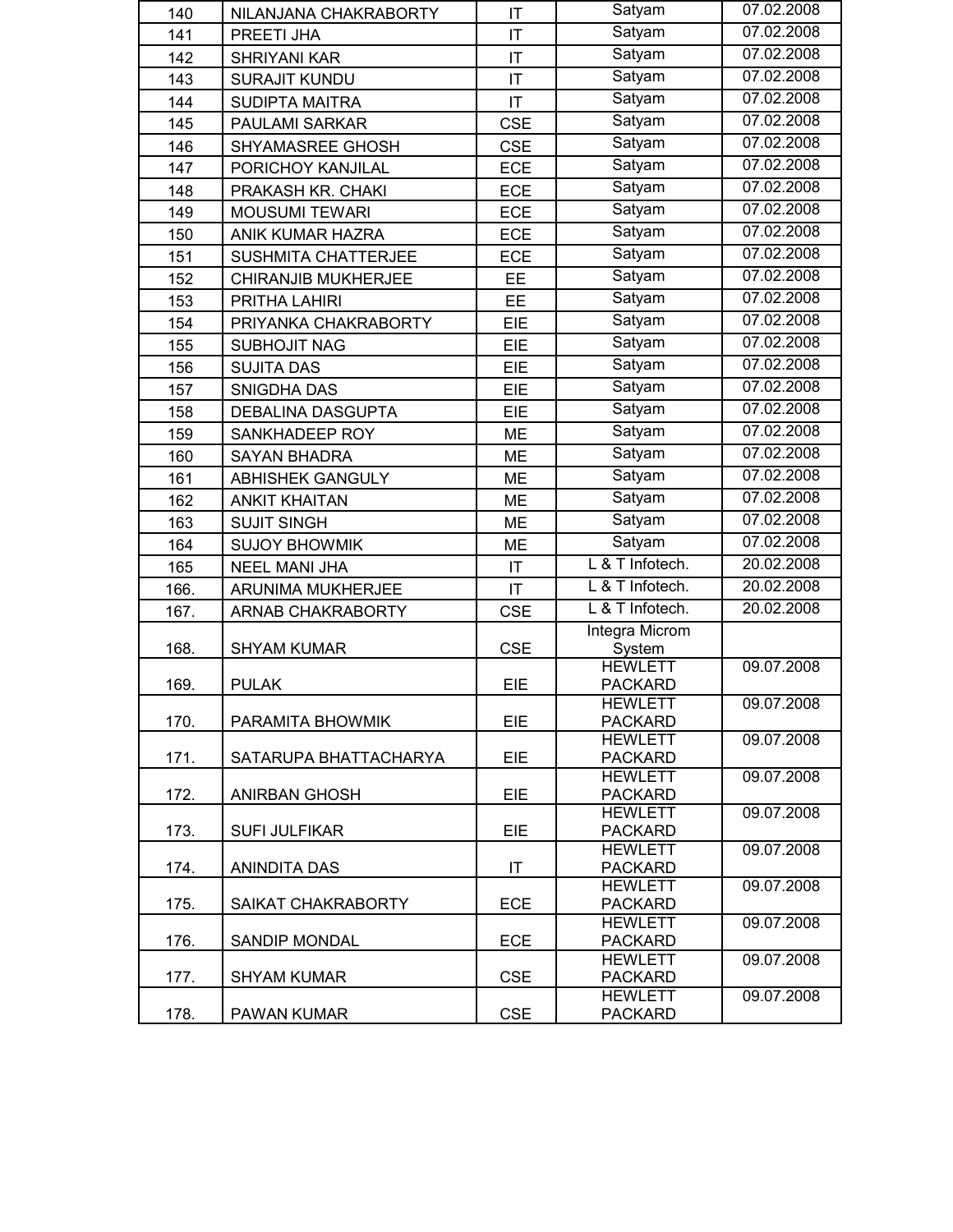|      |                                           |                        | <b>SANKALP</b>                              | 28.09.2008               |
|------|-------------------------------------------|------------------------|---------------------------------------------|--------------------------|
| 179. | <b>PRAVEEN BURNWAL</b>                    | <b>ECE</b>             | <b>SEMICONDUCTORS</b>                       |                          |
| 180. | <b>NUPUR</b>                              | <b>ECE</b>             | <b>SANKALP</b><br><b>SEMICONDUCTORS</b>     | 28.09.2008               |
|      |                                           |                        | <b>SANKALP</b>                              | 28.09.2008               |
| 181. | PAYEL JAIN                                | EE                     | <b>SEMICONDUCTORS</b>                       |                          |
| 182. | <b>SAYANTAN BISWAS</b>                    | <b>ME</b>              | VA TECH WABAG                               | 09.09.2008               |
| 183. | ANAND JHA                                 | ME                     | VA TECH WABAG                               | 09.09.2008               |
| 184. | <b>SUNIL KUMAR</b>                        | <b>ECE</b>             | N.R. SWITCH                                 | 28.01.2009               |
| 185. | RAJEEV KUMAR                              | <b>ECE</b>             | N.R. SWITCH                                 | 28.01.2009               |
| 186. | <b>SUBHAJIT DAS</b>                       | <b>ECE</b>             | N.R. SWITCH                                 | 28.01.2009               |
| 187. | <b>MANORANJAN KUMAR</b>                   | ECE                    | N.R. SWITCH                                 | 28.01.2009               |
| 188. | <b>KALYAN DASH</b>                        | <b>ME</b>              | <b>DAIKIN INDIA</b>                         | 16.12.2008               |
| 189. | SUDHANYA BHATTACHARJEE                    | <b>ME</b>              | <b>DAIKIN INDIA</b>                         | 16.12.2008               |
| 190. | <b>BHASKAR GUPTA</b>                      | <b>ME</b>              | <b>DAIKIN INDIA</b>                         | 16.12.2008               |
| 191. | <b>ARNAB BASU</b>                         | <b>ME</b>              | <b>DAIKIN INDIA</b>                         | 16.12.2008               |
| 192. | <b>DILIP NANDI</b>                        | <b>MCA</b>             | <b>NPULSEZONE</b>                           | 19.12.2008               |
| 193. | NIRMALENDU MISHRA                         | <b>MCA</b>             | <b>NPULSEZONE</b>                           | 19.12.2008               |
| 194. | <b>MANAS HALDER</b>                       | <b>MCA</b>             | <b>NPULSEZONE</b>                           | 19.12.2008               |
|      |                                           |                        | <b>NPULSEZONE</b>                           | 19.12.2008               |
| 195. | <b>SUMANTA BANERJEE</b>                   | <b>MCA</b>             | <b>NPULSEZONE</b>                           | 19.12.2008               |
| 196. | <b>RANJAN LAHIRI</b>                      | <b>MCA</b>             | <b>NPULSEZONE</b>                           | 19.12.2008               |
| 197. | <b>MANAS PALUI</b>                        | <b>MCA</b>             | <b>NPULSEZONE</b>                           | 19.12.2008               |
| 198. | <b>SAYAN BANERJEE</b>                     | <b>MCA</b>             | <b>NPULSEZONE</b>                           | 19.12.2008               |
| 199. | <b>JOYDIP RAHA</b>                        | <b>MCA</b>             | <b>NPULSEZONE</b>                           | 19.12.2008               |
| 200. | <b>MANORANJAN KUMAR</b>                   | <b>ECE</b>             | NPULSEZONE                                  | 19.12.2008               |
| 201. | SHIKHA BIHARI                             | <b>CSE</b>             | <b>NPULSEZONE</b>                           | 19.12.2008               |
| 202. | <b>SOUMEN PAL</b>                         | <b>CSE</b>             | <b>NPULSEZONE</b>                           | 19.12.2008               |
| 203. | ANKAN KR. BANERJEE                        | <b>CSE</b>             | <b>NPULSEZONE</b>                           |                          |
| 204. | <b>MASIUR RAHMAN</b>                      | $\mathsf{I}\mathsf{T}$ | <b>NPULSEZONE</b>                           | 19.12.2008<br>19.12.2008 |
| 205. | <b>SOUMYA HARI</b>                        | IT                     |                                             | 19.12.2008               |
| 206. | <b>VINEET KUMAR</b>                       | ECE                    | <b>NPULSEZONE</b>                           |                          |
| 207. | <b>AMRITA MUKHERJEE</b>                   | IT                     | <b>WIPRO BPO</b>                            | 31.03.2009               |
| 208. | ANIRBAN GANGULY                           |                        |                                             |                          |
| 209. | PRITHA SINHA                              | EIE                    | WIPRO BPO                                   | 31.03.2009               |
| 210. | <b>SATADRU BISWAS</b>                     | <b>EIE</b>             | <b>WIPRO BPO</b>                            | 31.03.2009               |
| 211. | <b>CHANDRANI GHOSH</b><br><b>DASTIDAR</b> | <b>BBA</b>             | <b>WIPRO BPO</b>                            | 31.03.2009               |
| 212. | <b>NISHA CHAUDHURY</b>                    | <b>BBA</b>             | <b>WIPRO BPO</b>                            | 31.03.2009               |
|      |                                           |                        | WIPRO BPO                                   | 31.03.2009               |
| 213. | SHIREEN SULTAN                            | <b>BBA</b>             | <b>HINDUSTHAN</b>                           |                          |
| 214. | NILOTPAL DAS                              | EE                     | <b>NATIONAL GLASS</b>                       |                          |
|      |                                           |                        | <b>HINDUSTHAN</b>                           |                          |
| 215. | DEEPRAJ MONDAL                            | ME                     | <b>NATIONAL GLASS</b>                       |                          |
|      |                                           |                        | <b>HINDUSTHAN</b>                           |                          |
| 216. | SOURAV KUMAR SINGH                        | МE                     | NATIONAL GLASS<br><b>GODREJ &amp; BOYCE</b> |                          |
| 217. | <b>BINOD KUMAR SAW</b>                    | ME                     | <b>GODREJ &amp; BOYCE</b>                   |                          |
| 218. | PAWAN KUMAR SAH                           | ME                     | <b>GODREJ &amp; BOYCE</b>                   |                          |
| 219. | <b>BRAJESWAR CHOUDHURY</b>                | ME                     | <b>CYNDRAKE</b>                             |                          |
| 220. | SANCHARI BANERJEE                         | <b>MCA</b>             |                                             |                          |
| 221. | <b>TRIJIT ARKA GHOSH</b>                  | <b>MCA</b>             | <b>CYNDRAKE</b>                             |                          |
| 222. | RUDRADIP SAHA                             | <b>MCA</b>             | <b>CYNDRAKE</b>                             |                          |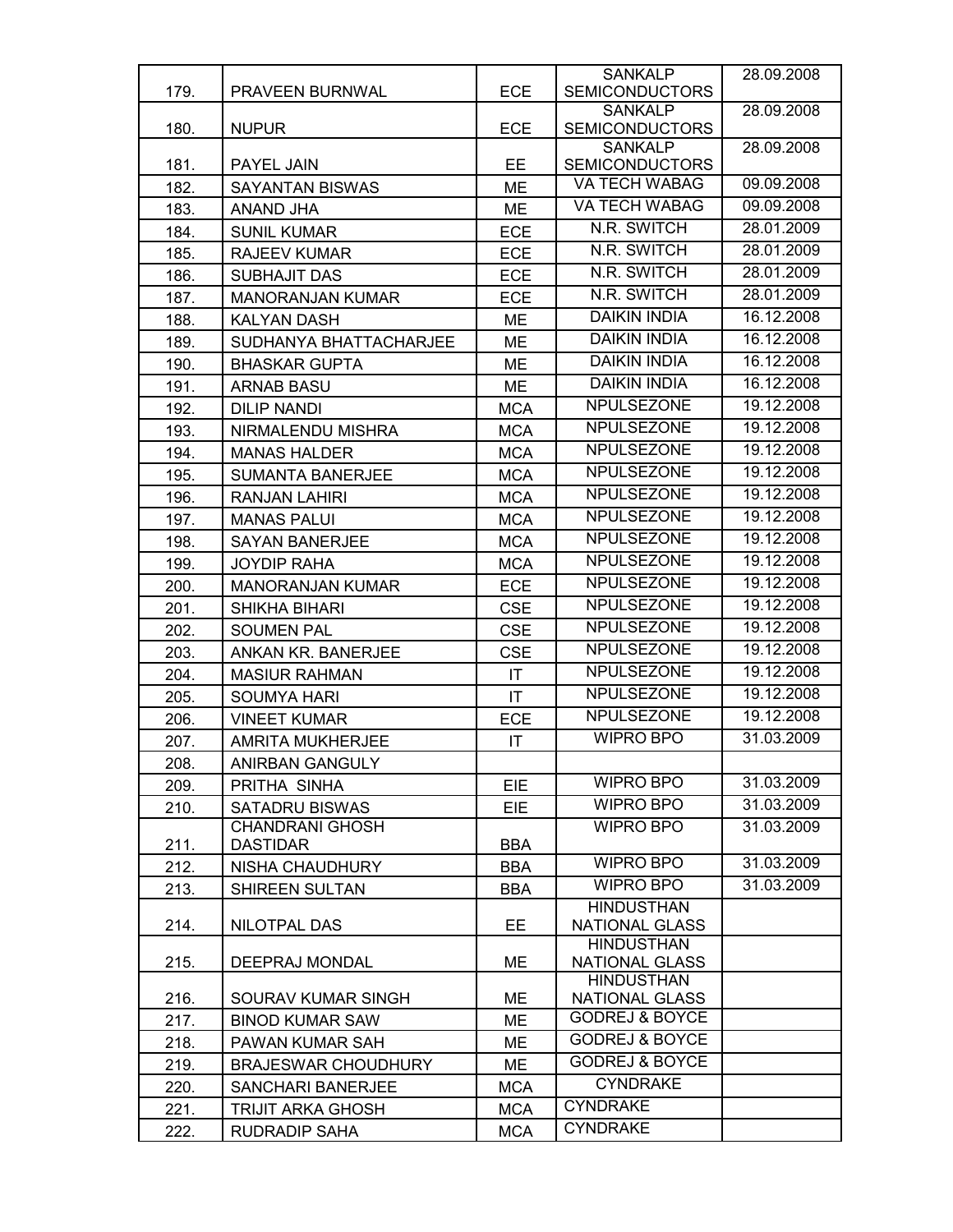| 223. | <b>SOUMEN PAL</b>                         | <b>CSE</b>             | <b>CYNDRAKE</b> |  |
|------|-------------------------------------------|------------------------|-----------------|--|
| 224. | <b>MAINAK SEN</b>                         | <b>MCA</b>             | <b>CYNDRAKE</b> |  |
| 225. | <b>KUNTAL DEY</b>                         | <b>MCA</b>             | <b>CYNDRAKE</b> |  |
| 226. | SANJIB CHAKRABORTY                        | <b>MCA</b>             | <b>CYNDRAKE</b> |  |
| 227. | DIPRANJAN BANERJEE                        | EE                     | <b>CYNDRAKE</b> |  |
| 228. | <b>DEBOJYOTI SARKAR</b>                   | EIE                    | <b>CYNDRAKE</b> |  |
| 229. | DIPANJAN BANERJEE                         | <b>CSE</b>             | <b>CYNDRAKE</b> |  |
| 230. | <b>SHIMUL PAUL</b>                        | IT                     | <b>CYNDRAKE</b> |  |
| 231. | <b>RAMESH SHOW</b>                        | <b>ECE</b>             | <b>CYNDRAKE</b> |  |
| 232. | <b>SARVAR HUSSAIN</b>                     | $\mathsf{I}\mathsf{T}$ | <b>CYNDRAKE</b> |  |
| 233. | SOWVIK ROY                                | <b>CSE</b>             | <b>CYNDRAKE</b> |  |
| 234. | <b>MOUMITA BANIK</b>                      | <b>ECE</b>             | <b>CYNDRAKE</b> |  |
| 235. | PAVEL SUR                                 | IT.                    | <b>CYNDRAKE</b> |  |
| 236. | <b>SHYAM CHARAN GARAI</b>                 | <b>CSE</b>             | <b>CYNDRAKE</b> |  |
| 237. | <b>ANUPOM SARKAR</b>                      | ME                     | <b>CYNDRAKE</b> |  |
| 238. | <b>VINEET KUMAR</b>                       | <b>ECE</b>             | <b>CYNDRAKE</b> |  |
| 239. | SAIDUL ALAM                               | EE.                    | <b>CYNDRAKE</b> |  |
| 240. | SUMAN KUMAR MAJHILYA                      | <b>MCA</b>             | <b>CYNDRAKE</b> |  |
| 241. | <b>ARUP BHOWMIK</b>                       | IT                     | <b>CYNDRAKE</b> |  |
| 242. | <b>TUFAN RAY CHAUDHURI</b>                | EE.                    | <b>CYNDRAKE</b> |  |
| 243. | SOUMYAJYOTI GURU                          | <b>ECE</b>             | <b>CYNDRAKE</b> |  |
| 244. | <b>ARKA TALUKDAR</b>                      | <b>ECE</b>             | <b>CYNDRAKE</b> |  |
| 245. | <b>MASIUR RAHAMAN</b>                     | $\mathsf{I}\mathsf{T}$ | <b>CYNDRAKE</b> |  |
| 246. | <b>SOUMYA HARI</b>                        | IT                     | <b>CYNDRAKE</b> |  |
| 247. | <b>ABHIJIT DAS</b>                        | IT                     | <b>CYNDRAKE</b> |  |
| 248. | <b>BINOD KUMAR</b>                        | ME                     | <b>CYNDRAKE</b> |  |
| 249. | <b>SNEHA KUNDU</b>                        | <b>EIE</b>             | <b>CYNDRAKE</b> |  |
| 250. | PAULAMI ROY                               | <b>ECE</b>             | <b>CYNDRAKE</b> |  |
| 251. | <b>TANUSHREE MONDAL</b>                   | <b>CSE</b>             | <b>CYNDRAKE</b> |  |
| 252. | <b>DEBJYOTI BANERJEE</b>                  | <b>EIE</b>             | <b>CYNDRAKE</b> |  |
| 253. | SOUPTICK JOARDER                          | <b>EIE</b>             | <b>CYNDRAKE</b> |  |
| 254. | RISHI CHOWDHURY                           | ECE                    | <b>CYNDRAKE</b> |  |
| 255. | KAUSHIK DEBNATH                           | <b>ECE</b>             | <b>CYNDRAKE</b> |  |
| 256. | PAYEL CHANDRA                             | <b>CSE</b>             | <b>CYNDRAKE</b> |  |
| 257. | <b>JAYASHREE DUTTA</b>                    | <b>MCA</b>             | <b>CYNDRAKE</b> |  |
| 258. | ANANYA DAS                                | <b>CSE</b>             | <b>CYNDRAKE</b> |  |
| 259. | <b>MOUMITA ROY</b>                        | <b>CSE</b>             | <b>CYNDRAKE</b> |  |
| 260. | <b>SUMAN CHATTERJEE</b>                   | EE.                    | <b>CYNDRAKE</b> |  |
| 261. | <b>TIRTHANKAR</b><br><b>BHATTACHARJEE</b> | EE.                    | <b>CYNDRAKE</b> |  |
| 262. | <b>SUSMITA MONDAL</b>                     | IT                     | <b>CYNDRAKE</b> |  |
| 263. | <b>CHIKAN BANERJEE</b>                    | <b>CSE</b>             | <b>CYNDRAKE</b> |  |
| 264. | RAJASHREE CHAKRABORTY                     | IT.                    | <b>CYNDRAKE</b> |  |
| 265. | <b>VIDYA BHUSHAN KUMAR</b>                | <b>ECE</b>             | <b>CYNDRAKE</b> |  |
| 266. | ANUPAM ROY                                | <b>ECE</b>             | <b>CYNDRAKE</b> |  |
| 267. | SUDIP KUMAR ADHIKARY                      | EIE.                   | <b>CYNDRAKE</b> |  |
| 268. | APURV SAURAV                              | <b>EIE</b>             | <b>CYNDRAKE</b> |  |
| 269. | <b>TAPAS KUMAR PAUL</b>                   | EIE.                   | <b>CYNDRAKE</b> |  |
|      |                                           |                        |                 |  |